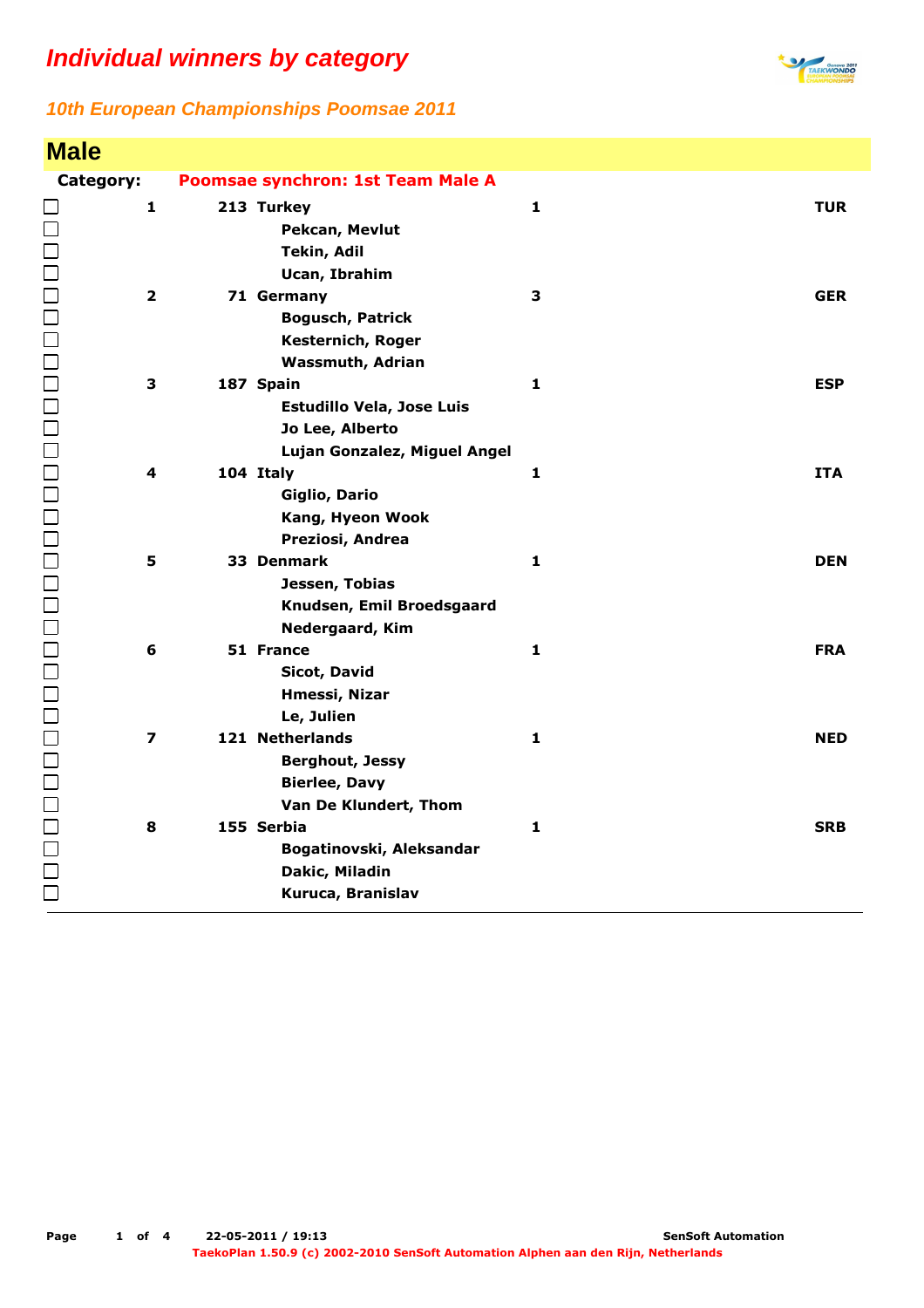

| <b>Male</b>             |                                                                                                         |              |            |
|-------------------------|---------------------------------------------------------------------------------------------------------|--------------|------------|
| Category:               | <b>Poomsae synchron: 2nd Team Male A</b>                                                                |              |            |
| $\mathbf{1}$            | 219 Turkey<br>Alper, Hayri Temel<br>Yilmaz, Mustafa<br>Yilmaz, Kemal                                    | 3            | <b>TUR</b> |
| $\overline{\mathbf{2}}$ | 74 Germany<br><b>Glenewinkel, Tim</b><br><b>Malliaros, Joannis</b><br><b>Unland, Werner</b>             | 4            | <b>GER</b> |
| 3                       | 190 Spain<br><b>Carrillo Carrasco, Diego</b><br>Fidalgo Perez, Bernardo<br>Santiago Bueno, Juan Antonio | 1            | <b>ESP</b> |
| 4                       | 105 Italy<br>Boghi, Roberto<br>Giunchi, Nadir<br>Sotgiu, Giovanni                                       | 1            | <b>ITA</b> |
| 5                       | 241 Great Britain<br><b>Dildar, Mohammad Yousuf</b><br><b>Negus, Simon</b><br>Pourtaheri, Ali           | $\mathbf{1}$ | <b>GBR</b> |
| 6                       | 166 Serbia<br>Golovic, Aleksandar<br>Petrovic, Ivica<br><b>Todorovic, Bojan</b>                         | 1            | <b>SRB</b> |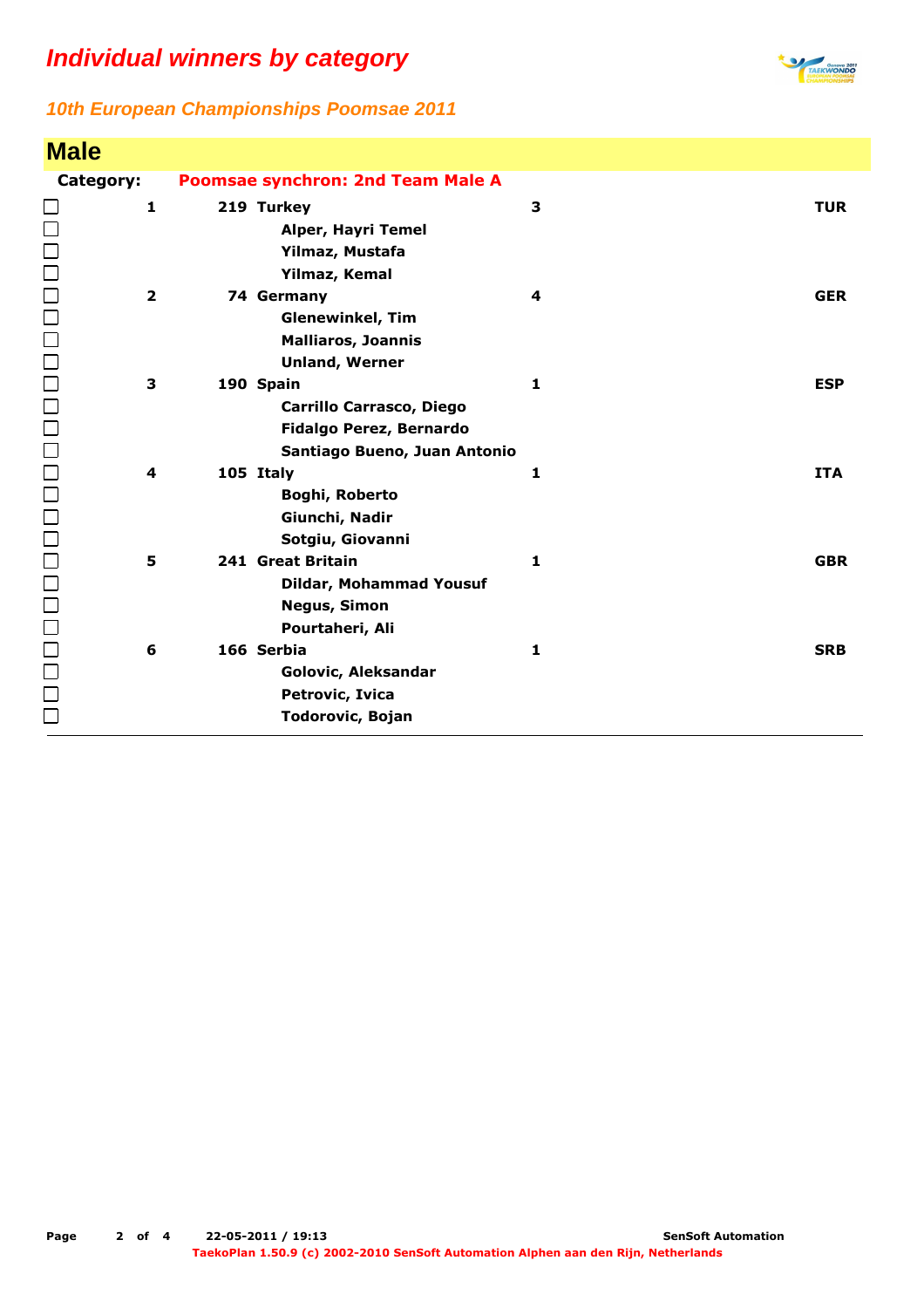

| <b>Female</b>                         |                                                                                            |              |            |
|---------------------------------------|--------------------------------------------------------------------------------------------|--------------|------------|
| Category:                             | Poomsae synchron: 1st Team Female A                                                        |              |            |
| $\mathbf{1}$                          | 174 Spain<br>Camino Ortega, Patricia<br>Camino Ortega, Emma<br>Camino Ortega, Maria Teresa | $\mathbf{1}$ | <b>ESP</b> |
| $\overline{\mathbf{2}}$               | 58 France<br>Le, Caroline<br>Parroche, Katia<br>Phan Thanh Hoang, Van                      | $\mathbf{1}$ | <b>FRA</b> |
| 00000000000000000000000000000000<br>3 | 72 Germany<br>Beaujean, Claudia<br>Dormann, Isabel<br><b>Ketteniss, Nicole</b>             | 1            | <b>GER</b> |
| 4                                     | 88 Italy<br><b>Blundo, Elena</b><br>Bruzzi, Claudia<br>Dantoni, Denise                     | 1            | <b>ITA</b> |
| 5                                     | 205 Turkey<br>Bektasoglu, Serim Olgun<br>Mazili, Nurcan<br><b>Tumay, Ozlem</b>             | 3            | <b>TUR</b> |
| 6                                     | 123 Netherlands<br>Schoenmakers, Angelique<br>Van Der Vhee, Louise<br>Van Der Vhee, Rachel | $\mathbf{1}$ | <b>NED</b> |
| $\overline{\mathbf{z}}$               | 234 Great Britain<br><b>Chatel, Sophie</b><br>Craven, Sydney<br>Parkins, Taylor            | $\mathbf{1}$ | <b>GBR</b> |
| 8                                     | 163 Serbia<br>Bajic, Natasa<br>Dzemali, Melisa<br>Petkovic, Nina                           | $\mathbf{1}$ | <b>SRB</b> |